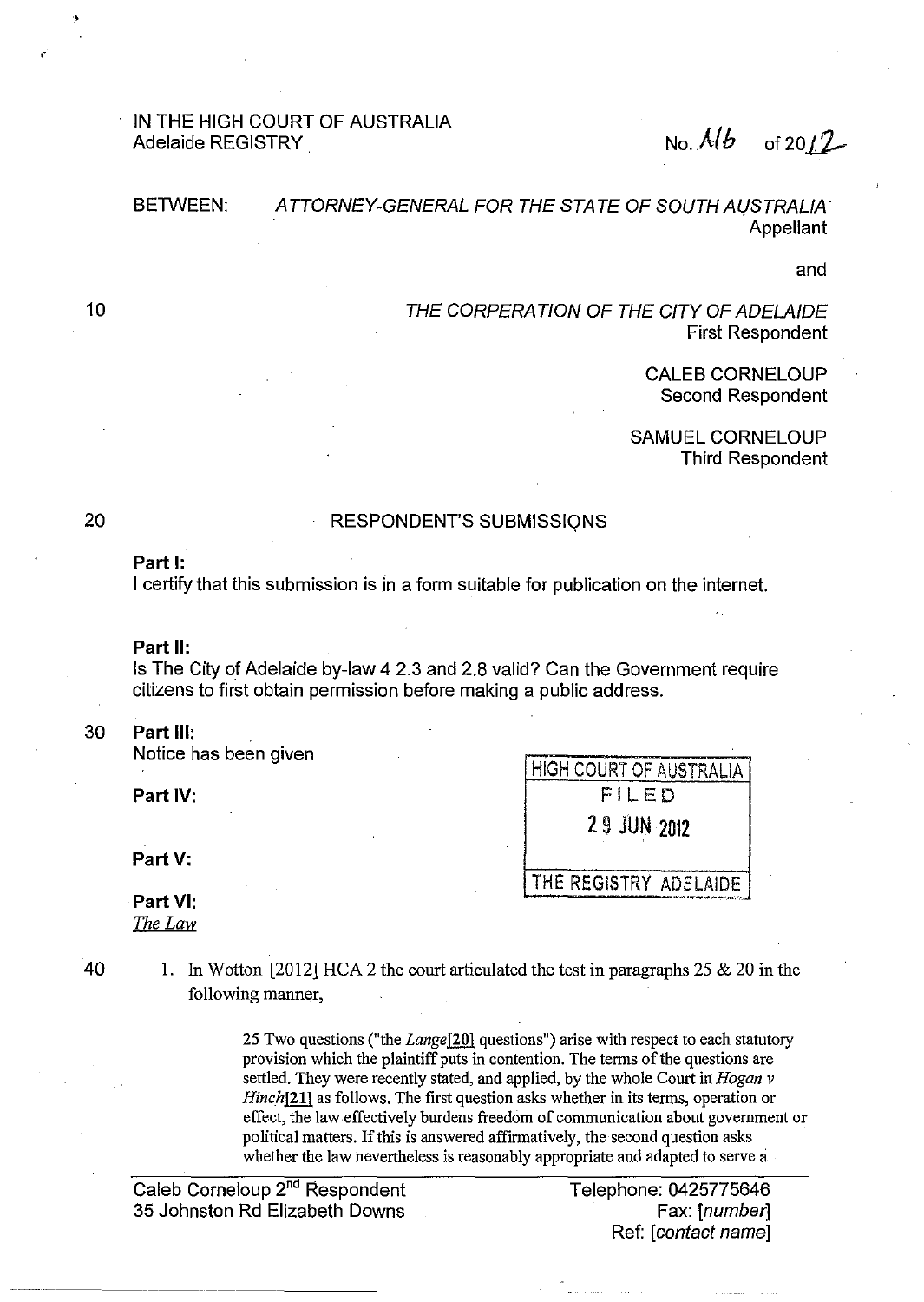legitimate end in a manner compatible with the maintenance of the constitutionally prescribed system of government described in the passage from *Aid/Watch* set out above.

20 "The provisions of the Constitution mandate a system of representative and responsible government $[14]$  with a universal adult franchise $[15]$ , and  $s$ 128 establishes a system for amendment of the Constitution in which the proposed law to effect the amendment is to be submitted to the electors. Communication between electors and legislators and the officers of the executive, and between electors themselves, on matters of government and politics is 'an indispensable incident' of that constitutional system[16]." (emphasis omitted)

Thus the test expressed in Wotton reads"When a law of a State or federal Parliament or a Territory legislature is alleged to infringe the requirement of freedom of communication imposed by ss 7,24, 64 or 128 of the *Constitution,* two questions must be answered before the validity of the law can be determined. First, does the law effectively burden freedom of communication about government or political matters either in its terms, operation or effect? Second, is the law nevertheless reasonably appropriate and adapted to serve a legitimate end in a manner compatible with the maintenance of the constitutionally prescribed system of representative and responsible government with a nniversal adult franchise, a system for amendment of the Constitution in which the proposed law to effect the amendment is to be submitted to the electors, and an indispensable incident' of communication between electors and legislators and the officers of the executive, and between electors themselves, on matters of government and politics.

1. As the first limb of the test will be dealt with during the construction of the by-law I will first deal with the second limb of the test namely, is the law nevertheless reasonably appropriate and adapted to serve a legitimate end in a manner 30 compatible with the maintenance of the constitutionally prescribed system of representative and responsible government with a universal adult franchise, a system for amendment of the Constitution in which the proposed law to effect the amendment is to be submitted to the electors, and an indispensable incident' of communication between electors and legislators and the officers of the executive, and between electors themselves, on matters of government and politics. In addition Kiefel J. brought up the need for clarification concerning the meaning of the second limb of the test.

83. The second *Lange* question, as restated by McHugh J in *Coleman v Power,*  may be thought to require even further clarification in respect of two matters:(!) 40 as to the relationship, if any, between the means chosen by the statute to achieve its objective and the constitutional imperative of the maintenance of the system of representative government; and (2) as to whether that imperative is intended to be part of the test of proportionality which inheres in the second question in *Lange,* or whether it serves only to underline the importance and purpose of the freedom. These matters were not addressed in argument and may be put to one side.

Caleb Corneloup 2<sup>nd</sup> Respondent Telephone: 0425775646<br>[*A* Johnston Rd Elizabeth Downs Fax: [*number*] 35 Johnston Rd Elizabeth Downs

Ref: [contact name]

10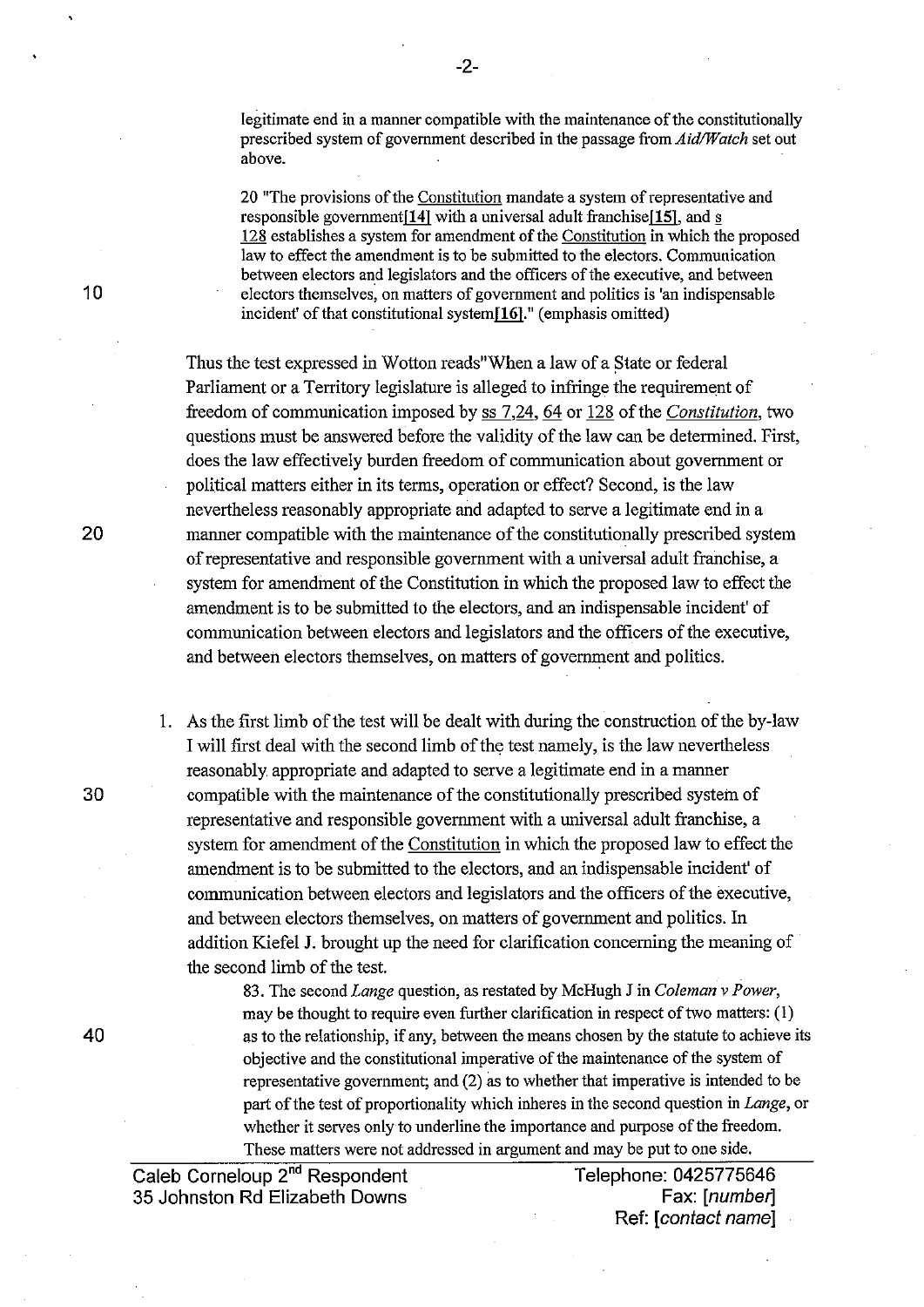In In *Lange v Australian Broadcasting Corporation* (1997) 189 CLR 520 the High Court first formulated the test to determine whether laws impermissibly burden the implied freedom of political communication. In the same paragraph the court commented on the development of the common law rules in light of the freedom and said,

> "If it is necessary, they (the common law rules) must be developed to ensure that the protection given to personal reputation does not unnecessarily or unreasonably impair the freedom of communication about government and political matters which the Constitution requires.

In other words the development of the common law rules, in pursuit of the protection of personal reputation, must not unnecessarily or uureasonable impair the freedom of communication about government or political matters. This principle best describes the term "in *a manner compatible with the maintenance of the constitutionally prescribed system".* So the second limb of the test ought to be expressed in the following manner;

"Is the law nevertheless reasonably appropriate and adapted to serve a legitimate in a manner which does not unnecessarily or unreasonably impairing the indispensable incident' of communication between electors and legislators and the officers of the executive, and between electors themselves, on matters of government and politics".

Thus ifless drastic means can be used to achieve the end sought by the legislation then the law would be invalid. Similarly if the law poses an unreasonable restraint on the freedom the law would be invalid. Also if the law was not reasonably appropriate and adapted to a legitimate end it would be invalid. To hold otherwise could and would eventually have the effect of dissolving the implied freedom by a wave of good intention. As Me Hugh said in Coleman v Power (2004) 220 CLR 1 ·

> [93] No doubt the Court would have made the meaning of the second limb in Lange clearer if it had used the phrase "in a manner" instead of the phrase "the fulfilment of" in that limb. The second limb would then have read "is the law reasonably appropriate and adapted to serve a legitimate end [in a manner] which is compatible with the maintenance of the constitutionally prescribed system of representative and responsible government?" However, it is clear that the Court did intend the second limb to be read in a way that requires that both the end and the manner of its achievement be compatible with the system of representative and responsible government.

Also Gaudron J expressed in Nationwide News Pty Ltd v Wills (1992) 177 CLR 1,

40

freedom to discuss matters pertaining to government institutions and agencies may be curtailed by a law under  $s.51$ , but only if its purpose is not to impair freedom, but to secure some end within power in a manner which, having regard to the

Caleb Corneloup 2<sup>nd</sup> Respondent 35 Johnston Rd Elizabeth Downs

Telephone: 0425775646 Fax: [number] Ref: [contact name]

30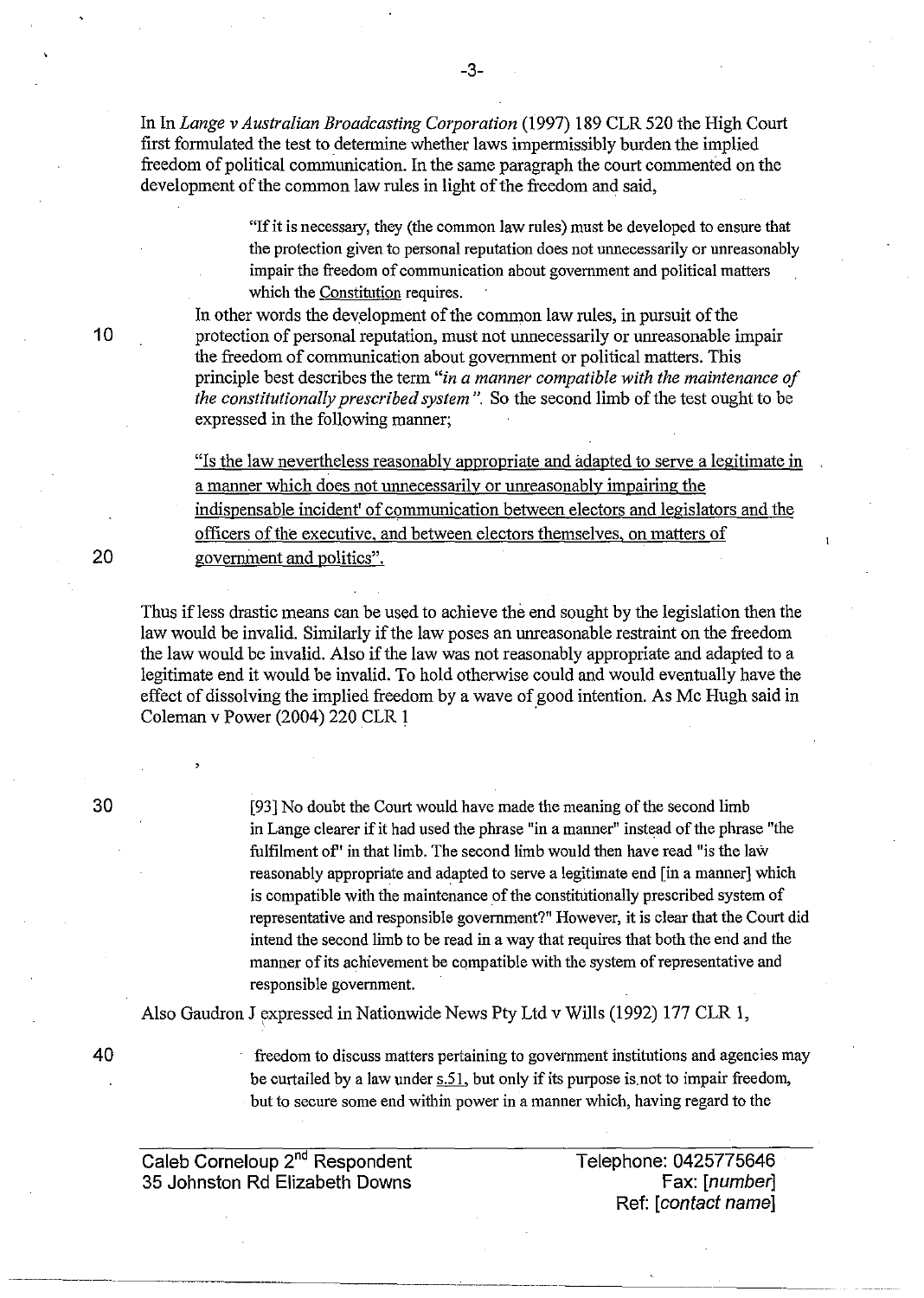general law as it has developed in relation to the written and spoken word, is reasonably and appropriately adapted to that end.

So if the by-law has as its purpose the infringement of the freedom it will be invalid (it seeks an illegitimate end)

#### *TheBv-law*

## *Breadth of the by-law*

2. Road is defined in section 4 of the Act as a public or private street, road or thoroughfare to which public access is available on a continuous or substantially continuous basis to vehicles or pedestrians or both. It includes a bridge, viaduct, 10 subway, alley, causeway or walkway. In other words it would include the footpaths outside every building in the city, and Rundle Mall.

- 3. The prohibition sits in tandem with a similar prohibition relating to all Local Government Land, created at the same time as this by-law by By-law No.  $3 - Local$ Government Land. Together, the prohibitions would cover virtually all public space in the city of Adelaide.
- 4. It's clear that the by-law is expressly intended to target political communications from the terms of the by-law;

#### Bv-law 4

2.3 "provided that this restriction shall not apply to ... .. . any survey or opinion poll conducted by or with the authority of a candidate during the course of a Federal, State or Local Government Election or during the course and for the purpose of a Referendum"

2.8 provided that this restriction shall not apply to ... ... any handbill or leaflet given out or distributed by or with the authority of a candidate during the course of a Federal, State or Local Government Election or during the course and for the purpose of a Referendum"

From these exclusions it is abundantly clear that the Council directly; not indecently, intends that the by-law prohibit preaching, canvassing, haranguing, and literature distribution on political and governmental matters unless those communications fall within the exemptions mentioned above. Part of the purpose of the by-law is to restrict political communications.

The Oxford Dictionary at 640 defines harangue as: "lengthy and earnest speech", "lecture or make a harangue to", Macquarie dictionary at 863 defines harangue as: 1 "a passionate vehement speech; noisy and intemperate address" 2 "any long, declamatory or pompous speech"... however Gavan Duffy J in Proud v City of Box Hill [1949] VLR 208 at 210 held that the phrase in a similar by-law enacted by the city of Box Hill included merely "a speech to a mob or gathering or a concourse of people, and therefore speech which must be delivered in a loud voice to be

Caleb Corneloup 2<sup>nd</sup> Respondent Telephone: 0425775646 35 Johnston Rd Elizabeth Downs Fax: [number]

Ref: [contact name]

40

20

-4-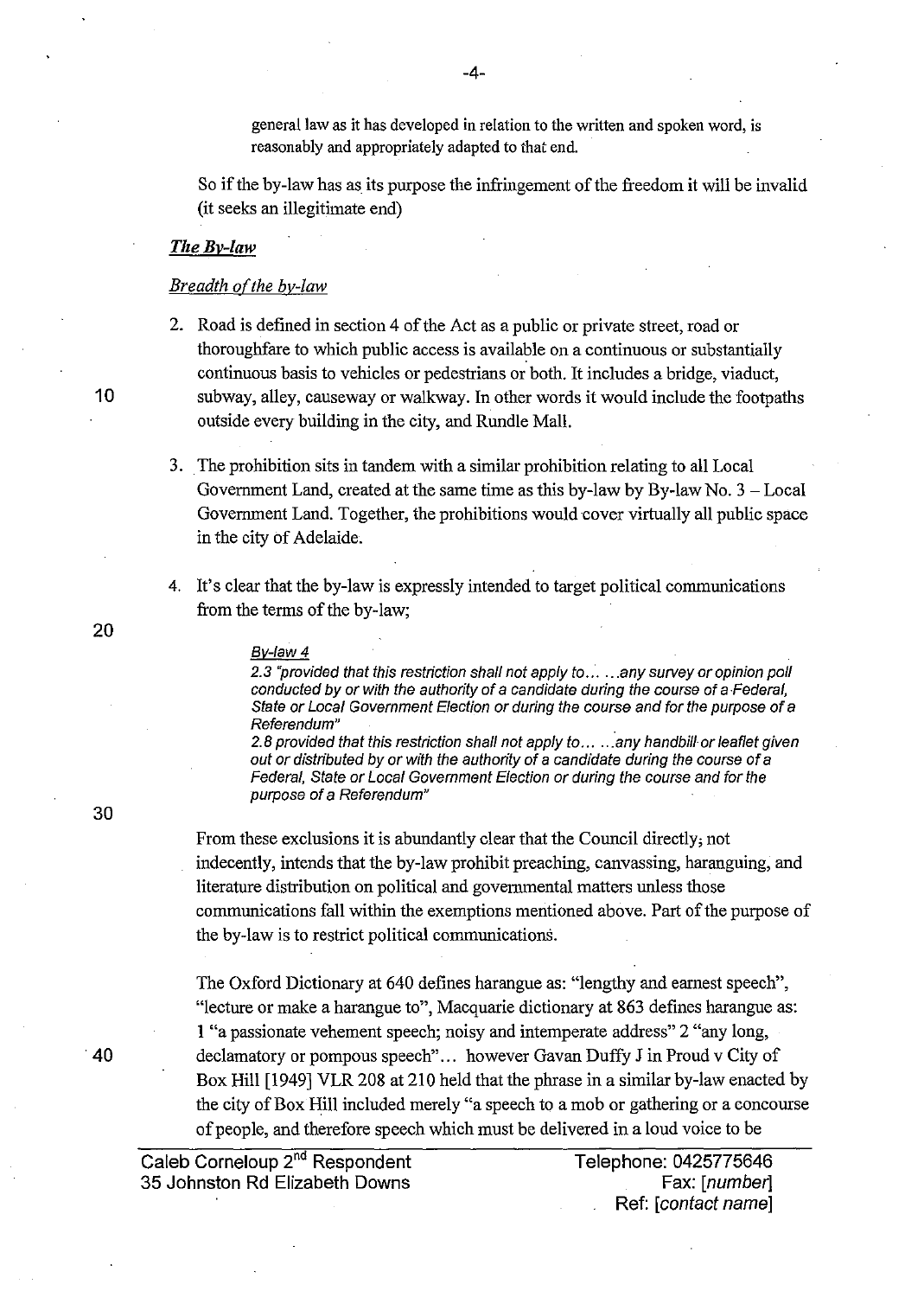heard". In other words, according to Gavan Duffy J, it includes any speech to a gathering of people and if the judgment in Proud v City of Box Hill were followed an innocent person refusing to stop addressing a gathering of persons could be arrested and found guilty of breaching the by-law.

5. Preaching, according to Macquarie at 1496 means to 1 "to advocate or inculcate (religious or moral truth, right conduct, etc) in speech or writing"2 "to proclaim or make known by sermon (the gospel, good tidings, etc.)" 3 "to deliver (a sermon or the like)" ... 4 "to deliver a sermon" 5 "to give earnest advice, as on religious subjects" 6 "to do this in an obtrusive or tedious way". It is not defined in the Act, the By-law or the Encyclopedic Australian Legal Dictionary,

6. Macquarie Dictionary (3'd edition, Macquarie University, 1997) at 289 defines canvass as: 1 "solicit votes, subscriptions, opinion, etc from (a district, group of people, etc.)" 2 "to engage in a political campaign" 3 "to examine carefully; investigate by inquiry; discuss; debate"... 7 "to engage in discussion or debate"...

7. The terms of the by-law prohibits any public address without prior permission and in regards to the prohibition of preaching, would impair persons from making a public address which either 1. Has a religious undertone or theme (impairing . Christian lobbyists who want to preach in public which have influenced government policies and laws since the foundation of our society) 2. Calls for change in society or calls for society to change their opinions about a particular issue3. Criticizes any immoral action taken by the govermnent or its members (e.g. environment issues, animal cruelty, foreign policy, policing, criticism of big businesses and banking institution as campaigned by those involved in the occupy movement etc), the list is endless.

8. Of particular importance to myself is the prohibition of preaching on Christian beliefs unless permission is first obtained. Traditionally Christian beliefs have had substantial influence on politics and it was said by Sir Henry Parks in 1886 *"As we are a British people-pre-eminently a Christian people as our laws, our whole jurisprudence, our Constitution are based upon and intenvoven with our Christian belief, and as we are immensely in the majority, we have a fair claim to be spoke of at all times*  with respect and deference". The pre-amble to the Australian Constitution gives credence the Christian God expressing the Commonwealth's reliance upon the blessings of Almighty God, *"WHEREAS the people of New South Wales, Victoria, South Australia, Queensland, and Tasmania, ltumbly relying on the blessing of A/mig/tty*  God, have agreed to unite in one indissoluble Federal Commonwealth under the *Crown of the United Kingdom of Great Britain and Ireland, and under the Constitution hereby established".* Furthermore the Christian politicians, Christian political parties and Christian lobby groups around Australia, their policies and the

Caleb Corneloup 2"d Respondent 35 Johnston Rd Elizabeth Downs

Telephone: 0425775646 Fax: [number] Ref: [contact name]

-5-

10

30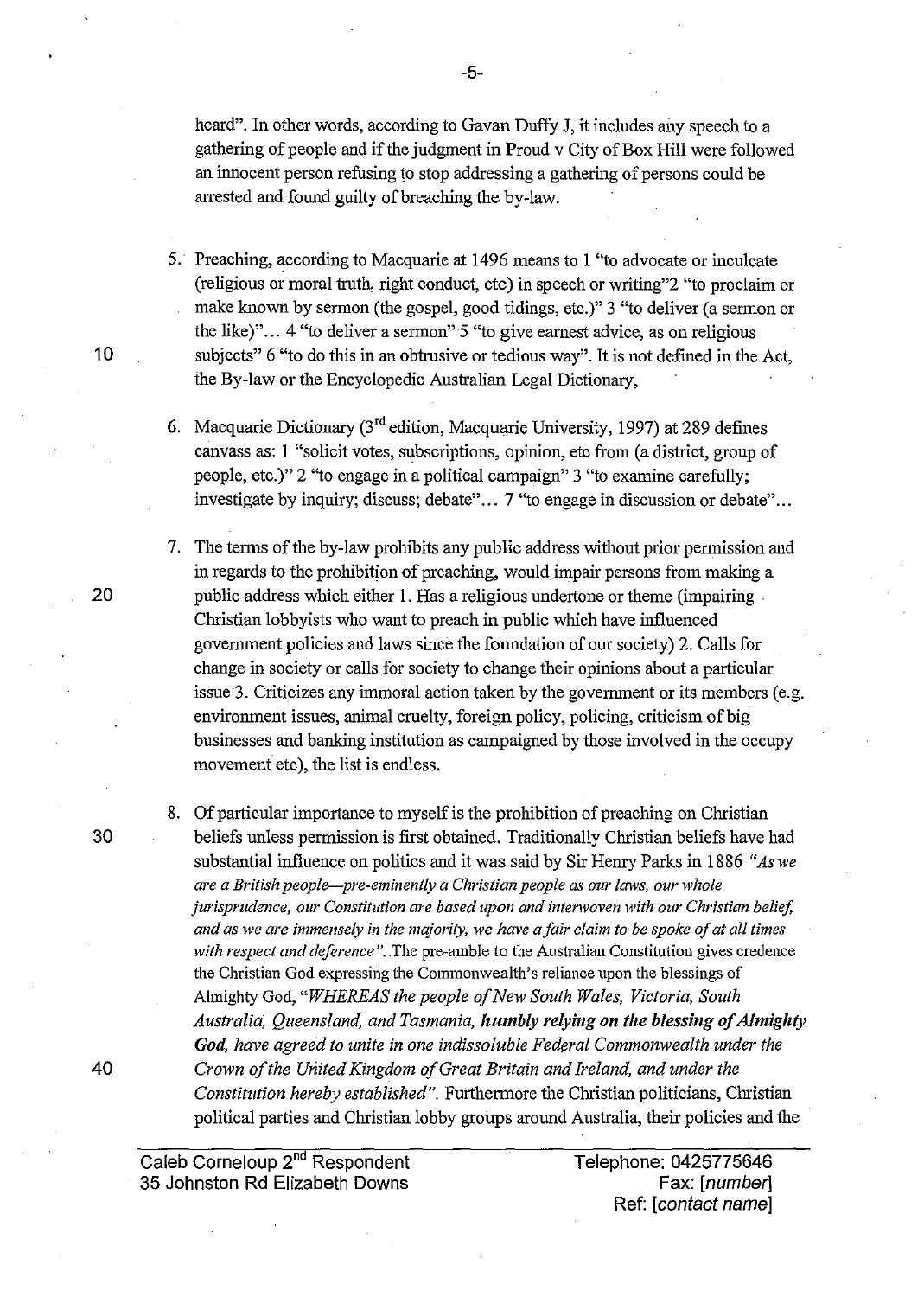various political issues they campaign reveal that the Christiau faith directly affects the Australiau Government's laws aud policies. As the Federal Court held in Evaus v NSW [2008] FCAFC 130

2 Religious beliefs and doctrines frequently attract public debate and sometimes have political consequences reflected in government laws and policies.

Also Kirby J in Levy v Victoria (1997) 189 CLR 579 said,

A rudimentary knowledge of human behaviour teaches that people communicate ideas and opinions by means other than words spoken or written. Lifting a flag in battle, raising a hand against advancing tanks, wearing symbols of dissent, 10 **10** participating in a silent vigil, public prayer and meditation, turning away from a speaker, or even boycotting a big public event clearly constitutes political communication although not a single word is uttered.

> 9. So the by-law properly constructed substantially and vastly burdens the implied freedom of political communication. if the Court accepts a narrower definition of harrague the argument remains that if the Council can make a by-law prohibiting preaching, cauvassing, aud harauguing aud literature distribution then it cau also make a by-law prohibiting all forms of pubic address. The same arguments advanced by the applicant for the validity of the by-law can be argued to support a by-law which requires persons obtain permission before making any public address. Consequently the question this court must auswer is; cau the government require that every citizen must first obtain permission from the government before making a public address? Such a prohibition would bring us back to the Soviet aud communist era, yet if the Council cau make a by-law requiring permission to be obtained to preach, cauvass aud haraugue and distribute literature then it follows that it can make a by-law in the same terms for persons wanting to make a general public address.

# The permit system

10. Personal opinions may govern the graut or denial of permits, and persons of one 30 particular persuasion or belief might get better locations aud better time allotments then persons from auother persuasion that might be prohibited completely or denied prominent locations or times. The opportunity for corruption, abuse aud prohibition is high especially with the absence of a criterion for the grant or denial of a permit. No requirement for the Council to administer the by-law in a reasonable marmer is stated or implied in the by-law. No statutory instrument for judicial review is available in South Australia, the ombudsmau has no authority to overrule the decision and no other government entity has authority to overrule the decision of the Council. There is no effective form of review available, not to mention the ineffective and time consuming forms of review mentioned in the applicants 40 application for special leave.

Caleb Corneloup 2nd Respondent 35 Johnston Rd Elizabeth Downs

Telephone: 0425775646 Fax: [number] Ref: [contact name]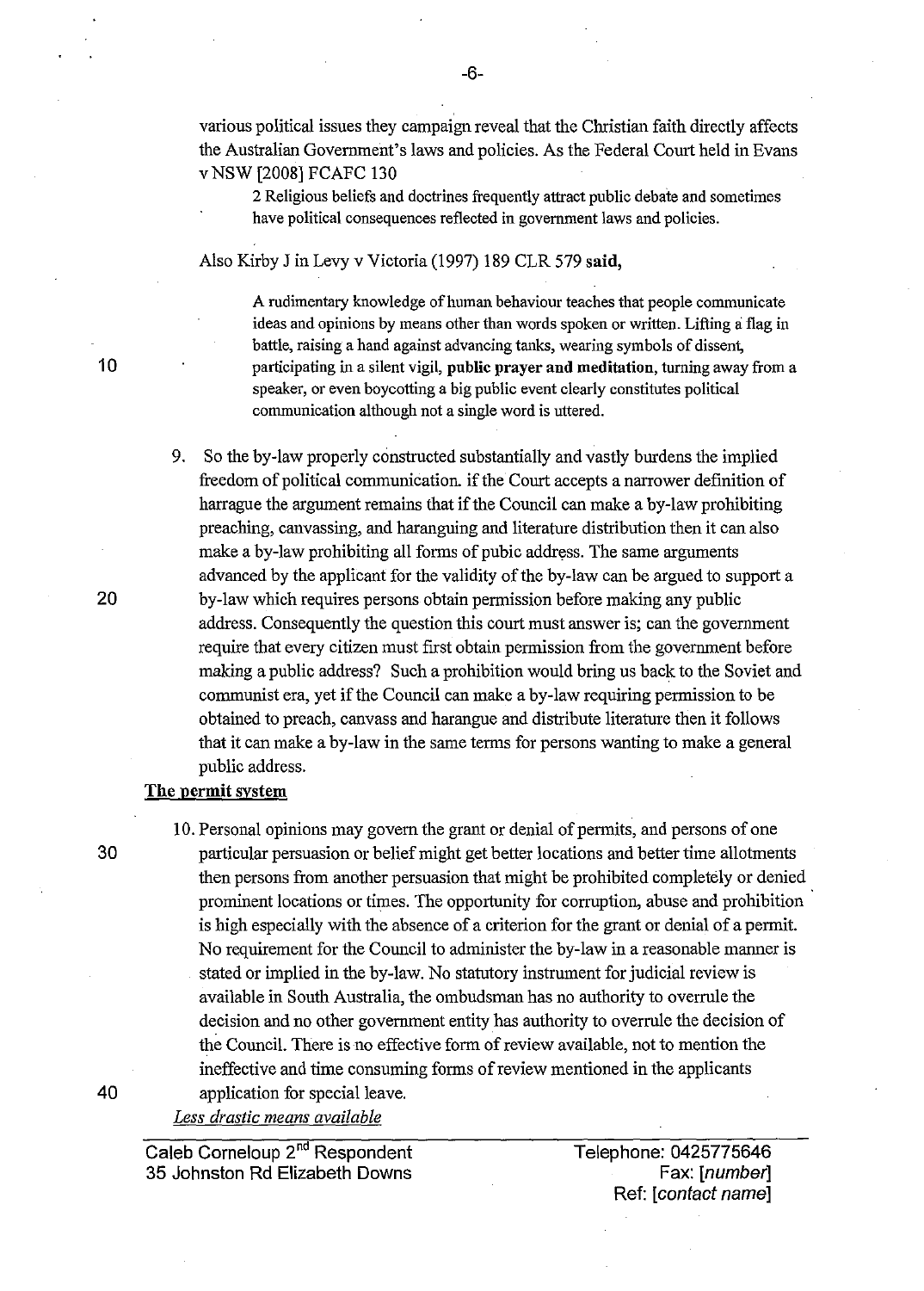11. The end which is said to be sought by the by-law is to balance the many and varied competing interests of road users. The full also court gave numerous examples of behavior, covered by the by-law, which could interfere with the comfort, convenience and safety of the local inhabitance. In pursuit of that end the by-law has prohibited a series of activities which are a normal part of society and has substantially burdened the implied freedom of political communication. There is no by-law directed at assemblies on the footpath or in the mall, neither has there been prior to Nqvember 2010 directed at amplification or megaphones. The by-law is directed at persons seeking to preach, canvass and harangue and distribute 10 literature. It can hardly be said that a single street corner preacher or a single person handing out literature will interfere with other road users. An immediate and obvious option to achieve the end sought to empower compliance officers to give directions to persons who are behaving in ways which unreasonable interfere with the rights of others. Such a law could have various guidelines of reasonableness for the officer to follow and would sufficiently meet the end sought by the impugned by-law.

*The by-law unnecessarily or unreasonably impairs the freedom of communication about government and political matters* 

12. In this regard I accept and adopt the reasoning of Full Court in paragraphs 156- 154 of the judgment.

#### *The purpose of the by-law*

13. In this regard I accept and adopt the reasoning of the Full court in paragraphs 161 judgment

# 30 **Part** VII:

1. The Full Court erred in finding that s667 XVI of the Local.Government Act 1934 authorized the by-law subject only to the Constitutional requirement.

1.1. In this regard the Full Court fell into error by finding that s239 of the Local Government Act 1999 dealt with minor irritations which would not be covered by a broad interpretation of s667 XVI of the Local Government Act 1934, thus avoiding the limitation on the power to control conduct on roads implied by s 238(2) (a) and s239 (1) (g) of the 1999 Act and allowing for a broad interpretation of the convenience power. The Court ought to have found that because of s 239(1)(f) the 40 movement of animals and (g) any other use in relation to which the making of bylaws is authorized by regulation (including obstructions), that s239 dealt with substantial matters of convenience, comfort and safety of the inhabitants municipal area, and combined with s238 (2)(a) and s239 (1)(g) of the 1999 Act restricted a broad interpretation of s667 XVI of the Local Government Act.

Caleb Corneloup 2"d Respondent 35 Johnston Rd Elizabeth Downs

Telephone: 0425775646 Fax: [number] Ref: [contact name]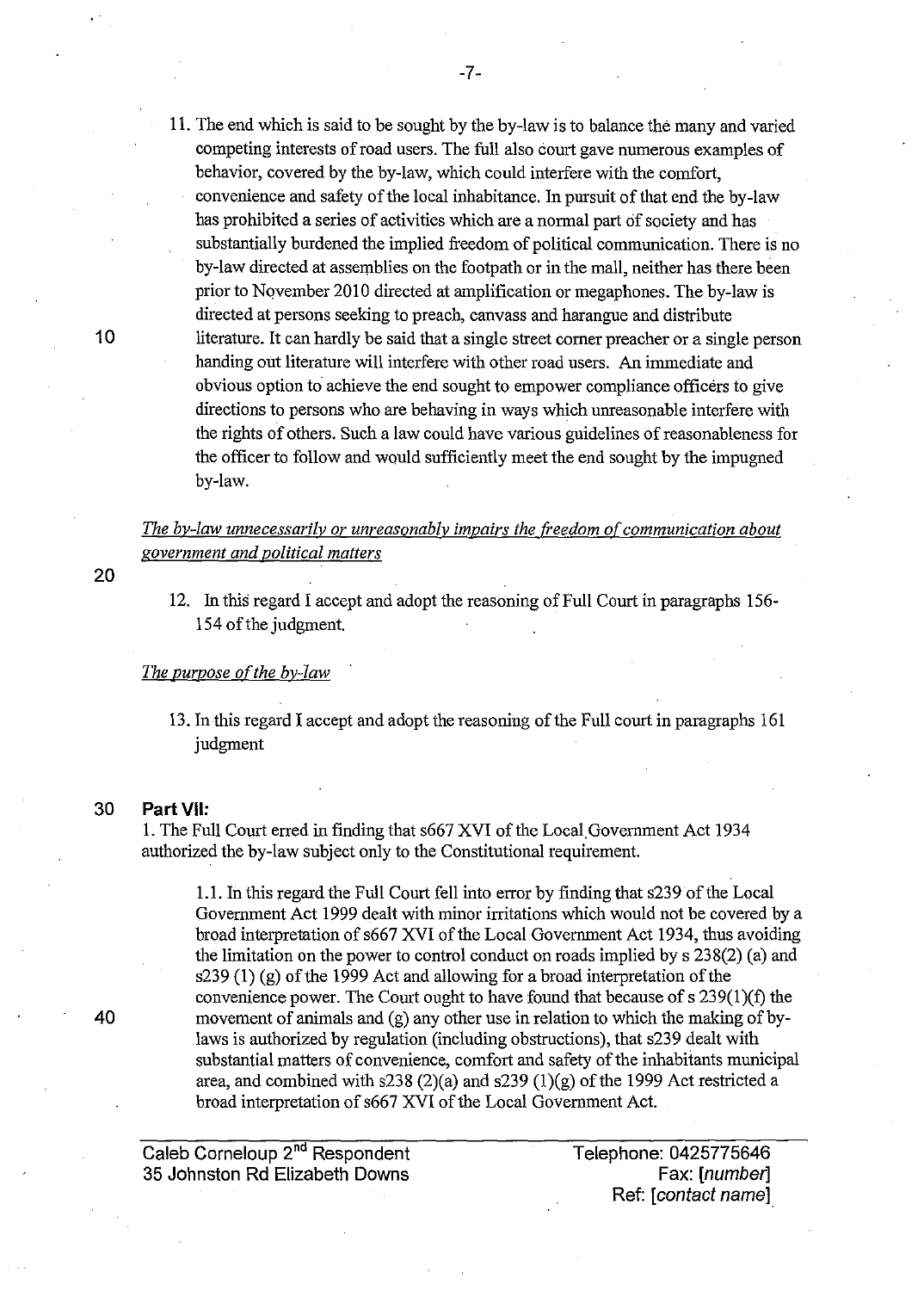2. The Full Court erred in regards to s246 (2) of the Local Government Act 1999 by finding that the restriction on by-law making powers in regards to licenses did not apply to the by-law in question.

2.1. The Full Court fell into error in failing to recognize that "permission" as stated in by-law 4 is defined in by-law 1 as "permission from the Adelaide city Council in writing", which is the primary meaning of the word license in every dictionary. The Court ought to have followed the plain meaning of the text instead of reading into the text something that was not there.

3. The Full Court erred in regards to the certificate of validity passing the requirements of the Electronic Transactions Act 2000.

3.1. The Full Court fell into error by finding on the one hand that s 249(4) of the 1999 Act required that the Council must obtain a certificate signed by a solicitor stating that the by-law is within the power of the Local Council, and on the other hand stating that this was provided via an email meeting the requirements of the Electronic Transactions Act 2000, when in fact no certificate was provided and what was provided did not meet the requirements set out in the Electronic Transactions Act 2000 s9(1) (a), (b) & (c), s10(1)(a), (b) & (c), s10(2)(a), (b) & (c), sl1(2)(a). The Court also ought to have taken into consideration the fact that not only was there no signature of the certificate, but there wasn't any date on the certificate either. The 3'd respondent also relies on his honor Judge Stretton's comments concerning the certificate of validity in Comeloup v Adelaide City Council [2010] SADC 144.

10

20

Caleb Corneloup 2<sup>nd</sup> Respondent 35 Johnston Rd Elizabeth Downs

Telephone: 0425775646 Fax: [number] Ref: [contact name]